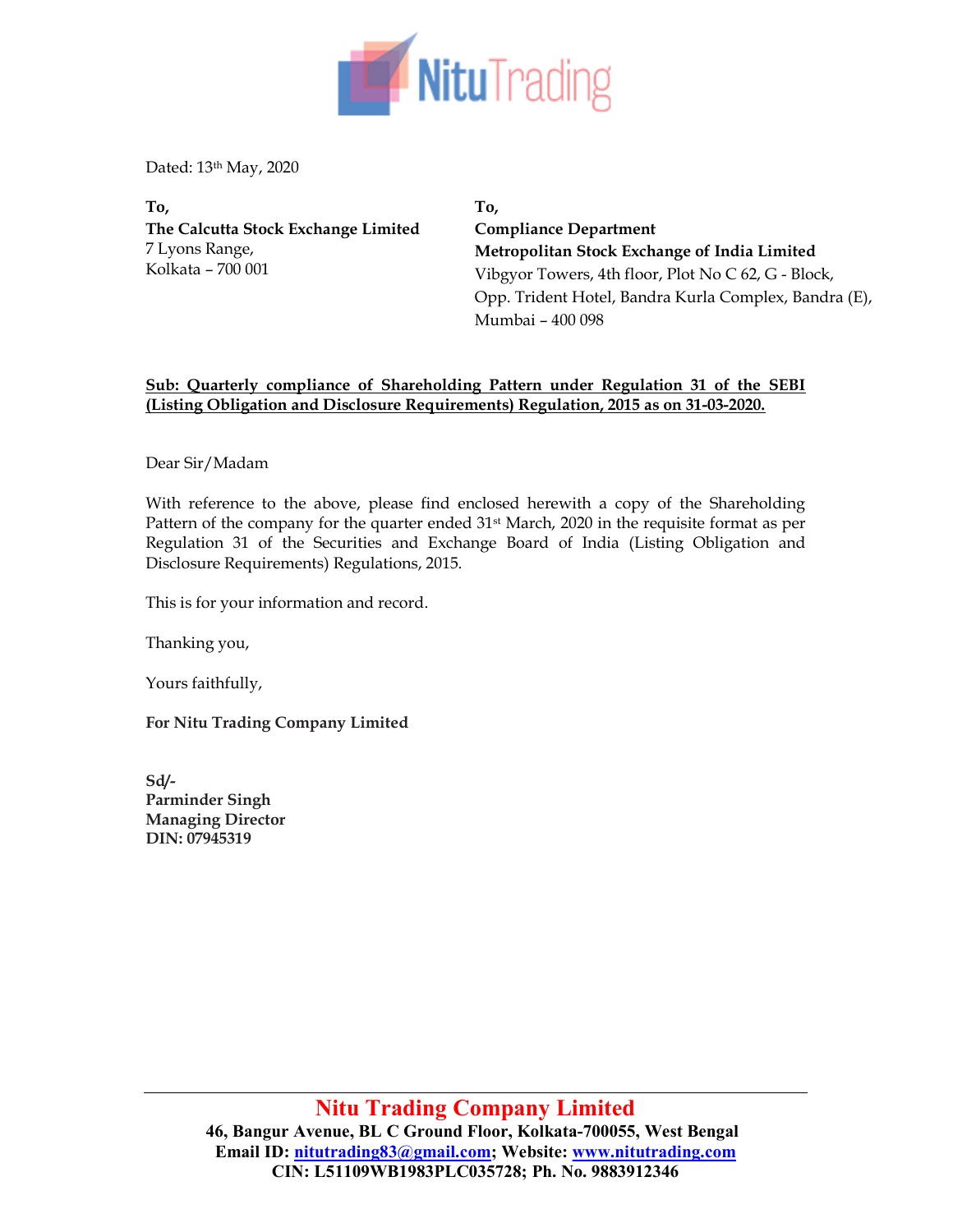| <b>General information about company</b>                                                   |                              |  |  |  |  |  |  |  |  |  |  |  |
|--------------------------------------------------------------------------------------------|------------------------------|--|--|--|--|--|--|--|--|--|--|--|
| Script code                                                                                | <b>NITU</b>                  |  |  |  |  |  |  |  |  |  |  |  |
| NSE Symbol                                                                                 |                              |  |  |  |  |  |  |  |  |  |  |  |
| <b>MSEI</b> Symbol                                                                         |                              |  |  |  |  |  |  |  |  |  |  |  |
| <b>ISIN</b>                                                                                | <b>INE406T01011</b>          |  |  |  |  |  |  |  |  |  |  |  |
| Name of the company                                                                        | NITU TRADING COMPANY LIMITED |  |  |  |  |  |  |  |  |  |  |  |
| Class of Security                                                                          | <b>Equity Shares</b>         |  |  |  |  |  |  |  |  |  |  |  |
| Type of report                                                                             | <b>Ouarterly</b>             |  |  |  |  |  |  |  |  |  |  |  |
| Quarter Ended                                                                              | 31-03-2020                   |  |  |  |  |  |  |  |  |  |  |  |
| Date of allotment / extinguishment (in case Capital Restructuring selected) / Listing Date | N.A                          |  |  |  |  |  |  |  |  |  |  |  |
| Shareholding pattern filed under                                                           | Regulation 31                |  |  |  |  |  |  |  |  |  |  |  |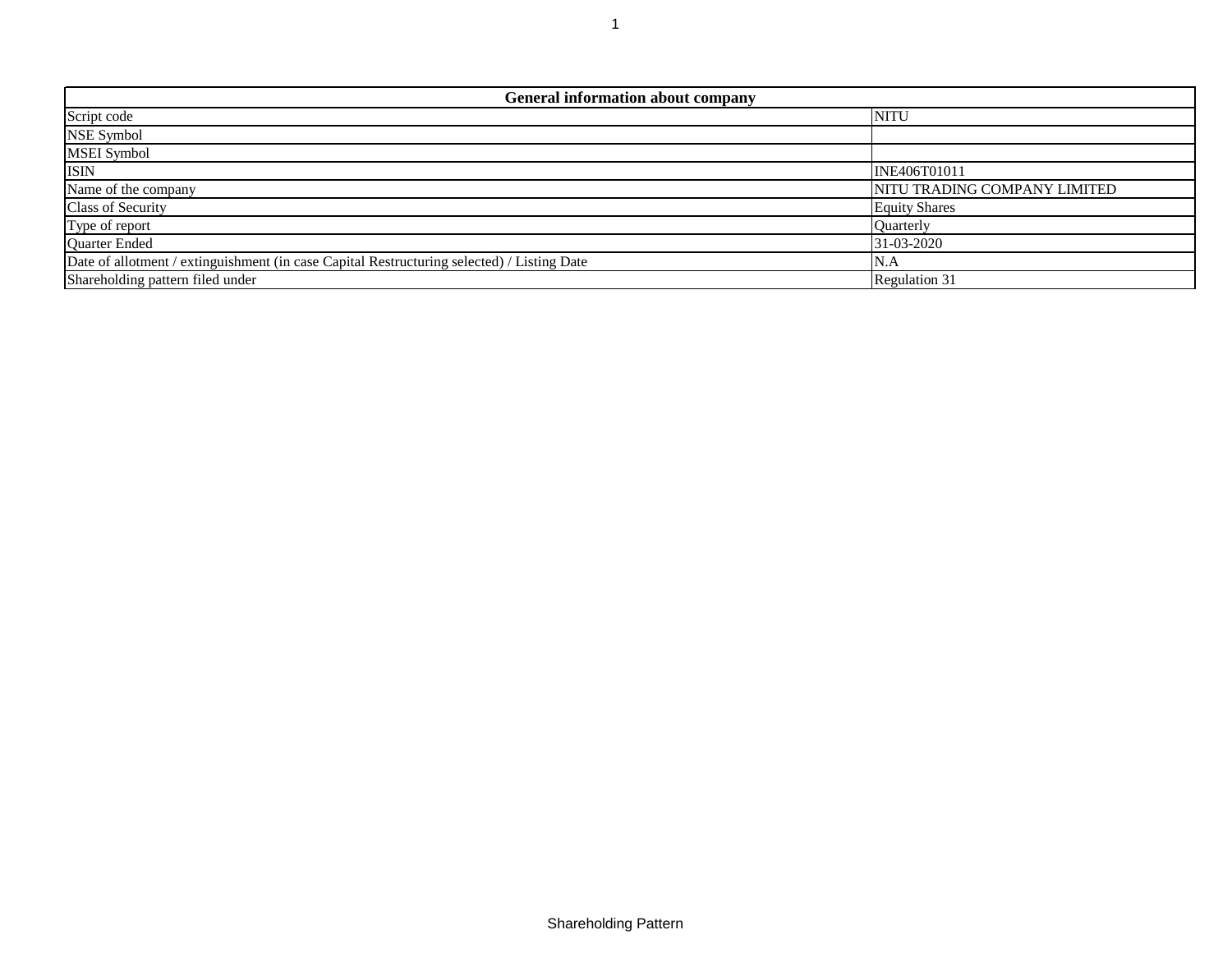| Sr. No. | <b>Particular</b>                                                                      | Yes/No    | Promoter<br>land<br>Promoter<br><b>Group</b> | Public<br><b>Shareholder Non Public</b> | <b>Non Promoter-</b> |
|---------|----------------------------------------------------------------------------------------|-----------|----------------------------------------------|-----------------------------------------|----------------------|
|         | Whether the Listed Entity has issued any partly paid up shares?                        | NO.       | NO.                                          | NO.                                     | INO                  |
| 2       | Whether the Listed Entity has issued any Convertible Securities?                       | NO.       | <b>NO</b>                                    | NO.                                     | <b>NO</b>            |
|         | Whether the Listed Entity has issued any Warrants?                                     | NO.       | <b>NO</b>                                    | NO.                                     | <b>NO</b>            |
|         | Whether the Listed Entity has any shares against which depository receipts are issued? | <b>NO</b> | <b>NO</b>                                    | NO.                                     | <b>NO</b>            |
| 5       | Whether the Listed Entity has any shares in locked-in?                                 | NO.       | <b>NO</b>                                    | NO.                                     | INO.                 |
| l6      | Whether any shares held by promoters are pledge or otherwise encumbered?               | INO.      | <b>NO</b>                                    |                                         |                      |
|         | Whether company has equity shares with differential voting rights                      | NO.       | <b>NO</b>                                    | NO.                                     | <b>NO</b>            |
| 18      | Whether the listed entity has any significant beneficial owner?                        | No        |                                              |                                         |                      |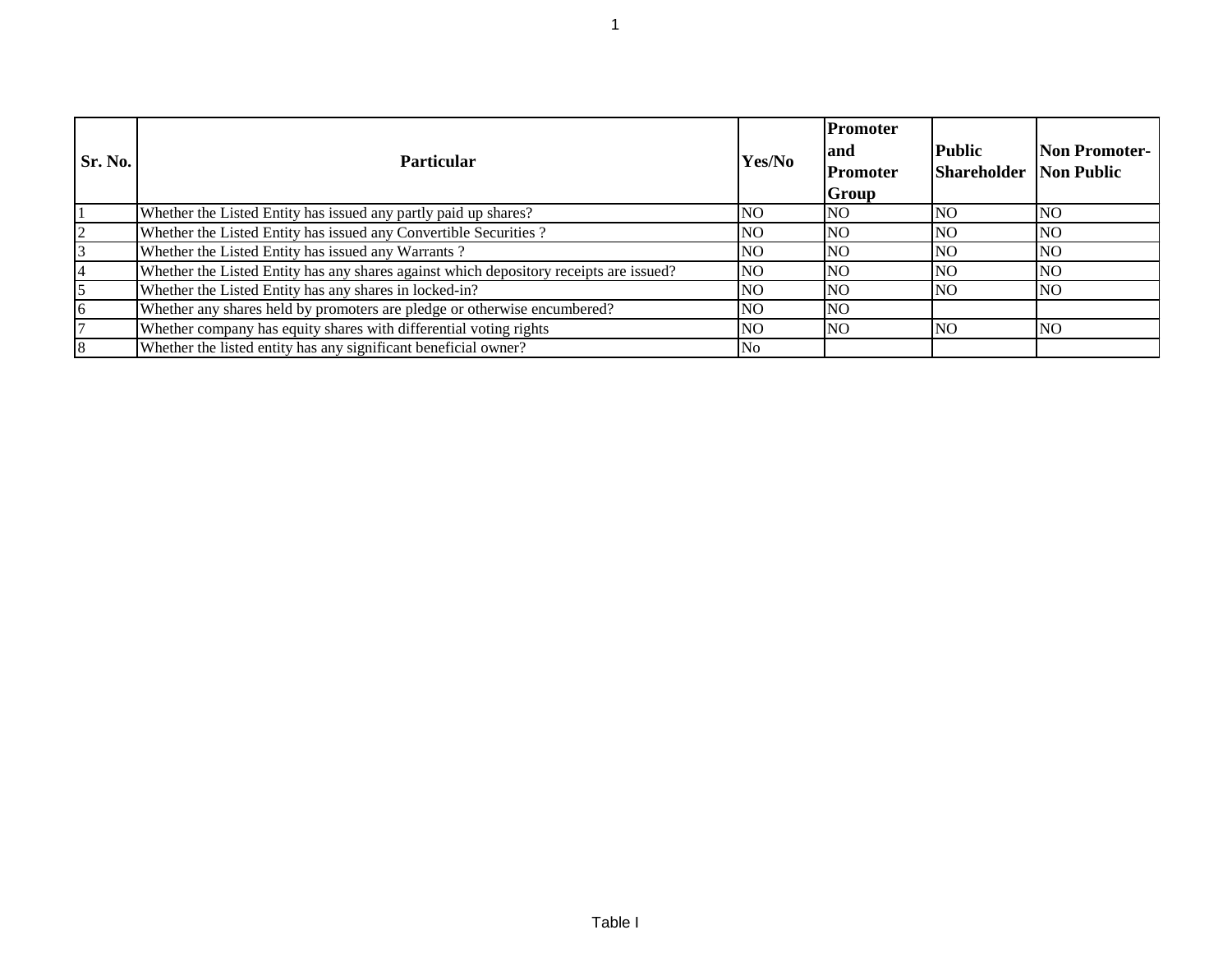|          |                                |     |                                           |             |               |             |                  |             | Table I - Summary Statement holding of specified securities |                     |           |               |                 |                                   |                 |         |                                       |                     |
|----------|--------------------------------|-----|-------------------------------------------|-------------|---------------|-------------|------------------|-------------|-------------------------------------------------------------|---------------------|-----------|---------------|-----------------|-----------------------------------|-----------------|---------|---------------------------------------|---------------------|
|          |                                |     |                                           |             |               |             |                  |             |                                                             |                     |           |               |                 |                                   |                 |         |                                       |                     |
| Category | Category of                    |     | Nos. of No. of fully paid No. of Partly   |             | No. of shares | Total nos.  | Shareholding as  |             | Number of Voting Rights held in each class of securities    |                     |           | No. of Shares | Shareholding    | <b>Number of Locked in shares</b> |                 |         | Number of Shares pledged or otherwise | Number of equity    |
|          | shareholder                    |     | sharehold up equity shares paid-up equity |             | underlying    | shares held | a % of total no. |             |                                                             | No of Voting Rights |           | Underlying    | as a % assuming | No. (a)                           | As a % of total | No. (a) | As a % of total Shares                | shares held in      |
|          | (II)                           | ers | held                                      | shares held | Depository    | $(VII) =$   | of shares        | Class eg: X | Class eg: v                                                 | Total               | $(A+B+C)$ | Outstanding   | full conversion |                                   | Shares held (b) |         | held (b)                              | dematerialized form |
|          |                                |     |                                           |             |               |             |                  |             |                                                             |                     |           |               |                 |                                   |                 |         |                                       |                     |
| (A)      | <b>Promoter &amp; Promoter</b> |     |                                           |             |               |             |                  |             |                                                             |                     |           |               |                 |                                   |                 |         |                                       |                     |
|          | Group                          |     | 660000                                    |             |               | 660000      | 20.15            | 660000.00   | 0.00                                                        | 660000.0            | 20.15     | 0.00          | 20.15           | 0.00                              | 0.00            | 0.00    | 0.00                                  | 660000.00           |
| (B)      | Public                         | 520 | 2615000                                   |             |               | 2615000     | 79.85            | 2615000.00  | 0 Q Q                                                       | 2615000.0           | 79.85     | 0.00          | 79.85           | n nn                              | 0.00            | 0.00    |                                       | 2426000.00          |
| (C)      | Non Promoter - Non             |     |                                           |             |               |             |                  |             |                                                             |                     |           |               |                 |                                   |                 |         |                                       |                     |
|          | Public                         |     |                                           |             |               |             |                  |             |                                                             |                     |           |               |                 |                                   |                 |         |                                       |                     |
| (C1)     | <b>Shares</b> underlying       |     |                                           |             |               |             |                  |             |                                                             |                     |           |               |                 |                                   |                 |         |                                       |                     |
|          | DRs                            |     |                                           |             |               |             |                  |             |                                                             |                     |           |               |                 |                                   |                 |         |                                       |                     |
| (C2)     | Shares held by                 |     |                                           |             |               |             |                  |             |                                                             |                     |           |               |                 |                                   |                 |         |                                       |                     |
|          | <b>Employee Trusts</b>         |     |                                           |             |               |             |                  |             |                                                             |                     |           |               |                 |                                   |                 |         |                                       |                     |
|          | Total                          | 523 | 3275000                                   |             |               | 3275000     |                  | 3275000     |                                                             | 327500              |           |               |                 |                                   |                 |         |                                       | 3086000             |

 $111$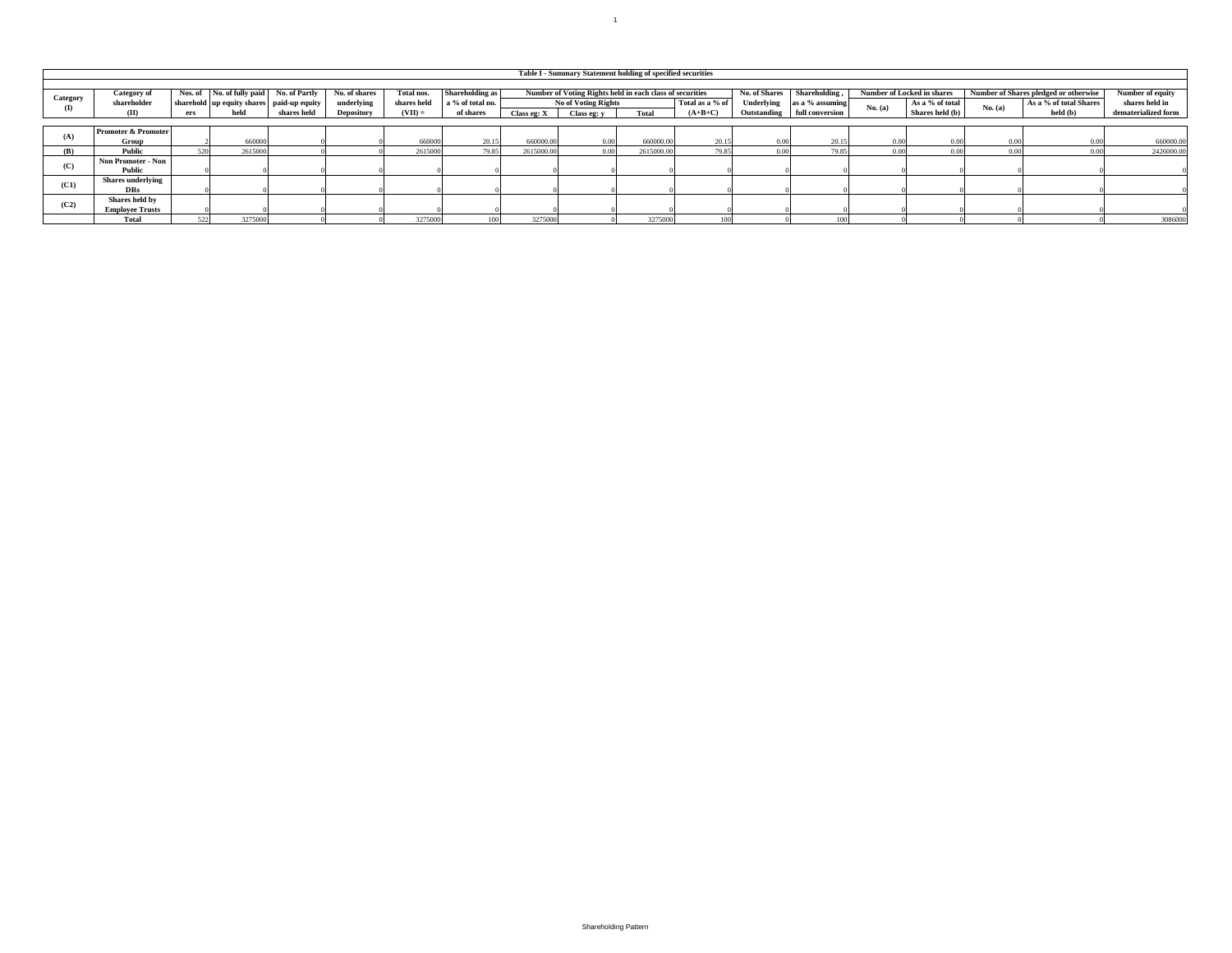| Table II - Statement showing shareholding pattern of the Promoter and Promoter Group                                                                                                                                                                                        |      |             |                    |      |                                               |           |                |                               |             |                            |           |             |                 |                               |                          |         |                 |         |       |
|-----------------------------------------------------------------------------------------------------------------------------------------------------------------------------------------------------------------------------------------------------------------------------|------|-------------|--------------------|------|-----------------------------------------------|-----------|----------------|-------------------------------|-------------|----------------------------|-----------|-------------|-----------------|-------------------------------|--------------------------|---------|-----------------|---------|-------|
| <b>Shareholding</b><br>No. of shares<br>No. of Shares<br>Number of Voting Rights held in each class of securities<br>No. of fully paid Partly paid-up<br><b>Shareholding</b><br>Number of Shares pledged or<br>Number of Locked in shares<br><b>Total nos.</b><br>Number of |      |             |                    |      |                                               |           |                |                               |             |                            |           |             |                 |                               |                          |         |                 |         |       |
| Nos. of<br>Category & Name of the shareholders<br>PAN<br>underlying<br>shareholders up equity shares<br>equity shares                                                                                                                                                       |      | shares held | $\%$ calculated as |      | Total as a % of<br><b>No of Voting Rights</b> |           |                | Underlying<br>as a % assuming |             | As a % of total<br>No. (a) |           |             |                 | As a % of total equity shares | <b>Promoter/Promoter</b> |         |                 |         |       |
|                                                                                                                                                                                                                                                                             | (II) | (III)       | held               | held | Depository                                    | $(VII) =$ | per SCRR, 1957 | Class eg: X                   | Class eg: v | Total                      | $(A+B+C)$ | Outstanding | full conversion |                               | Shares held (b)          | No. (a) | Shares held (b) | held in | Group |
|                                                                                                                                                                                                                                                                             |      |             |                    |      |                                               |           |                |                               |             |                            |           |             |                 |                               |                          |         |                 |         |       |
|                                                                                                                                                                                                                                                                             |      |             |                    |      |                                               |           |                |                               |             |                            |           |             |                 |                               |                          |         |                 |         |       |
| Individuals / Hindu Undivided Family                                                                                                                                                                                                                                        |      |             |                    |      |                                               |           |                |                               |             |                            |           |             |                 |                               |                          |         |                 |         |       |
| Central Government / State Government (s)                                                                                                                                                                                                                                   |      |             |                    |      |                                               |           |                |                               |             |                            |           |             |                 |                               |                          |         |                 |         |       |

 $\sim100$ 

|     | Central Government / State Government (s)          |            |        |  |        |       |           |                   |           |              |       |       |      |      |      |           |                          |
|-----|----------------------------------------------------|------------|--------|--|--------|-------|-----------|-------------------|-----------|--------------|-------|-------|------|------|------|-----------|--------------------------|
|     | Financial Institutions / Banks                     |            |        |  |        |       |           |                   |           |              |       |       |      |      |      |           |                          |
|     | Any other (specify)                                |            |        |  |        |       |           |                   |           |              |       |       |      |      |      |           |                          |
|     | IMPROVE TIE UP PRIVATE LIMITED                     | AACCI0227Q | 600000 |  | 600000 | 18.33 | 600000.00 | 0.00              | 600000.00 | 183'         | 0.00+ | 18.32 | 0.00 |      | 0.00 |           | 600000.00 Promoter Group |
|     | <b>SUSHIL BAJORIA</b>                              | AEEPB7504E | 60000  |  | 60000  | 1.831 | 60000.00  | 0.00              | 60000.00  |              | 0.00  | 1.83  | 0.00 | 3.00 | 0.00 |           | 60000.00 Promoter Group  |
|     | Sub-Total $(A)(1)$                                 |            | 660000 |  | 660000 | 2015  | 660000.00 | 0.00              | 660000.00 | 201          | n nn  | 2015  | n nr |      |      | 660000.00 |                          |
|     | Foreign                                            |            |        |  |        |       |           |                   |           |              |       |       |      |      |      |           |                          |
|     | Individuals (Non-Resident Individuals/Foreign      |            |        |  |        |       |           |                   |           |              |       |       |      |      |      |           |                          |
| (a) | Individuals)                                       |            |        |  |        |       |           |                   |           |              |       |       |      |      |      |           |                          |
|     | Government                                         |            |        |  |        |       |           |                   |           |              |       |       |      |      |      |           |                          |
|     | <b>Institutions</b>                                |            |        |  |        |       |           |                   |           |              |       |       |      |      |      |           |                          |
|     | Foreign Portfolio Investor                         |            |        |  |        |       |           |                   |           |              |       |       |      |      |      |           |                          |
|     | Any other (specify)                                |            |        |  |        |       |           |                   |           |              |       |       |      |      |      |           |                          |
|     | Sub Total $(A)$ $(2)$                              |            |        |  |        |       |           |                   |           |              |       |       |      |      |      |           |                          |
|     | <b>Total Shareholding of Promoter and Promoter</b> |            |        |  |        |       |           |                   |           |              |       |       |      |      |      |           |                          |
|     | Group $(A)=(A)(1)+(A)(2)$                          |            | 660000 |  | 660000 | 20.15 | 660000.00 | 0.00 <sub>1</sub> | 660000.0  | $20^{\circ}$ |       |       |      |      |      | 660000.0  |                          |